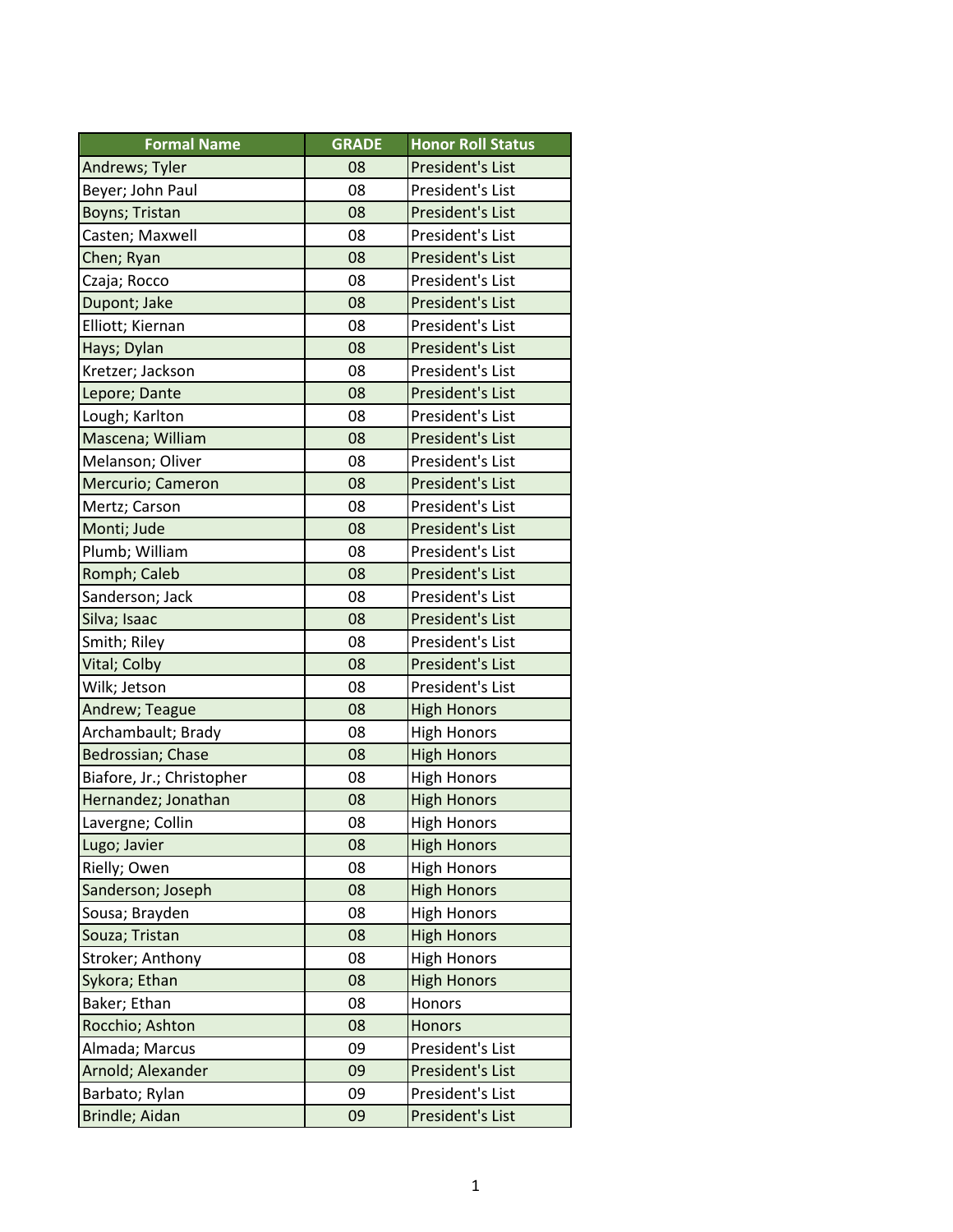| <b>Formal Name</b>      | <b>GRADE</b> | <b>Honor Roll Status</b> |
|-------------------------|--------------|--------------------------|
| Caliri; Giacomo         | 09           | President's List         |
| Cavanagh; Patrick       | 09           | President's List         |
| Chace; Robert           | 09           | President's List         |
| Craft; Aiden            | 09           | President's List         |
| Elevado; Alexander      | 09           | President's List         |
| Ferreira; Aiden         | 09           | President's List         |
| Flood; Brandon          | 09           | President's List         |
| Forchione; Jackson      | 09           | President's List         |
| Franchina; Evan         | 09           | President's List         |
| French; Noah            | 09           | President's List         |
| Gallogly; William       | 09           | President's List         |
| Goodwin; Ryan           | 09           | President's List         |
| Hanson; Thomas          | 09           | President's List         |
| Heffernan; Addison      | 09           | President's List         |
| Iacabbo-Sawyer; Zachary | 09           | President's List         |
| Kerachsky; BJ           | 09           | President's List         |
| Kline; Joshua           | 09           | President's List         |
| Lopez; Ryan             | 09           | President's List         |
| Lora; Maddox            | 09           | President's List         |
| Madden; Ethan           | 09           | President's List         |
| Madriaga; Jacob         | 09           | President's List         |
| Melino; Hayden          | 09           | <b>President's List</b>  |
| Moretta; John           | 09           | President's List         |
| Murray; Colin           | 09           | President's List         |
| Nicchia; Joseph         | 09           | President's List         |
| O'Connell; Quinn        | 09           | President's List         |
| Rai; Inesh              | 09           | President's List         |
| Rattey; Emmitt          | 09           | President's List         |
| Renza IV; John (Jack)   | 09           | President's List         |
| Savoretti; Francesco    | 09           | <b>President's List</b>  |
| Shah; Michael           | 09           | President's List         |
| Sisson; Nathan          | 09           | President's List         |
| Tillinghast V; Frank    | 09           | President's List         |
| Toussaint; Logan        | 09           | President's List         |
| Treat; John             | 09           | President's List         |
| Tupaz; Dylan            | 09           | President's List         |
| Wilding; Braydon        | 09           | President's List         |
| Alves; Michael          | 09           | <b>High Honors</b>       |
| Brooks; Benjamin        | 09           | <b>High Honors</b>       |
| Caldarella; James       | 09           | <b>High Honors</b>       |
| Canestrari; Nolan       | 09           | <b>High Honors</b>       |
| Carreiro; Michael       | 09           | <b>High Honors</b>       |
| Carter; Owen            | 09           | <b>High Honors</b>       |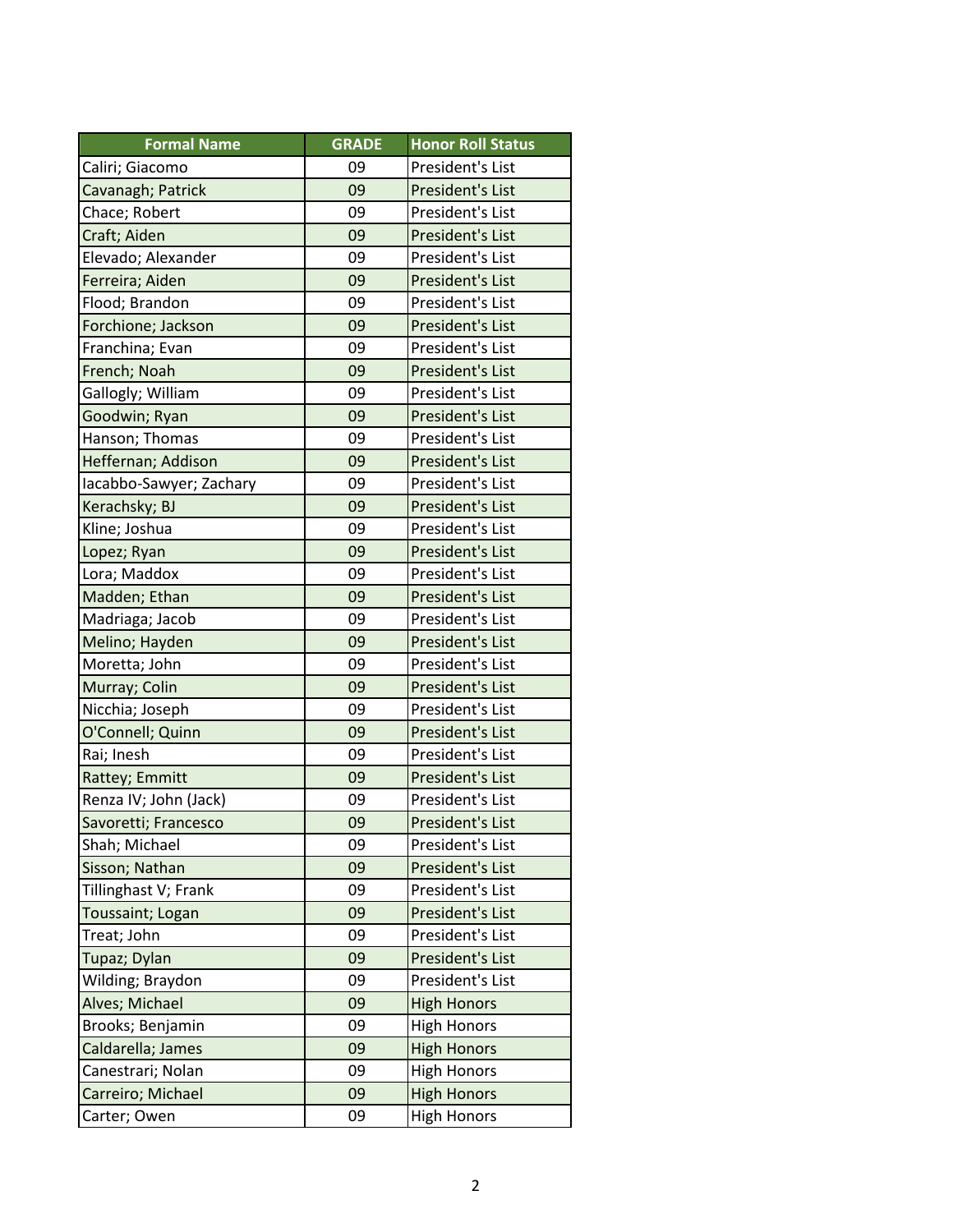| <b>Formal Name</b>   | <b>GRADE</b> | <b>Honor Roll Status</b> |
|----------------------|--------------|--------------------------|
| Charnley; Ethan      | 09           | <b>High Honors</b>       |
| Clemmey; Patrick     | 09           | <b>High Honors</b>       |
| Coupe; Harrison      | 09           | <b>High Honors</b>       |
| Daley; Cameron       | 09           | <b>High Honors</b>       |
| DePalma; Jack        | 09           | <b>High Honors</b>       |
| DiCecco; Tyler       | 09           | <b>High Honors</b>       |
| Ebere; Terrence      | 09           | <b>High Honors</b>       |
| Faraj; Christian     | 09           | <b>High Honors</b>       |
| Gobis; Luca          | 09           | <b>High Honors</b>       |
| Hennessey; Hunter    | 09           | <b>High Honors</b>       |
| Holland; Joshua      | 09           | <b>High Honors</b>       |
| Ide; Russell         | 09           | <b>High Honors</b>       |
| Igoe; Aidan          | 09           | <b>High Honors</b>       |
| Kaya; Evan           | 09           | <b>High Honors</b>       |
| Lepore; Gianluca     | 09           | <b>High Honors</b>       |
| Lynch; Dylan         | 09           | <b>High Honors</b>       |
| Maher; Cooper        | 09           | <b>High Honors</b>       |
| Mandeville; Grant    | 09           | <b>High Honors</b>       |
| McNeil; Jake         | 09           | <b>High Honors</b>       |
| Monahan; Sheamus     | 09           | <b>High Honors</b>       |
| Montenegro; Jacob    | 09           | <b>High Honors</b>       |
| Narcessian; Ryan     | 09           | <b>High Honors</b>       |
| Nault; Sebastian     | 09           | <b>High Honors</b>       |
| O'Connell; Ronan     | 09           | <b>High Honors</b>       |
| Onysko; Justin       | 09           | <b>High Honors</b>       |
| Pezza III; Joseph    | 09           | <b>High Honors</b>       |
| Picchione; Avery     | 09           | <b>High Honors</b>       |
| Soban; Noah          | 09           | <b>High Honors</b>       |
| Tamul; Benjamin      | 09           | <b>High Honors</b>       |
| Williamson; Benjamin | 09           | <b>High Honors</b>       |
| Wishart; Timothy     | 09           | <b>High Honors</b>       |
| Ziady; Matthew       | 09           | <b>High Honors</b>       |
| Badillo; Jared       | 09           | Honors                   |
| Breault; Logan       | 09           | Honors                   |
| Campbell; Braeden    | 09           | <b>Honors</b>            |
| Colgan; Jack         | 09           | Honors                   |
| Corcelli; Jack       | 09           | Honors                   |
| Dair; Boden          | 09           | Honors                   |
| Davis; Darius        | 09           | Honors                   |
| Dean; Carson         | 09           | Honors                   |
| Duquette; Brenan     | 09           | Honors                   |
| Evans; Abdul         | 09           | Honors                   |
| Fuscellaro; Angelo   | 09           | <b>Honors</b>            |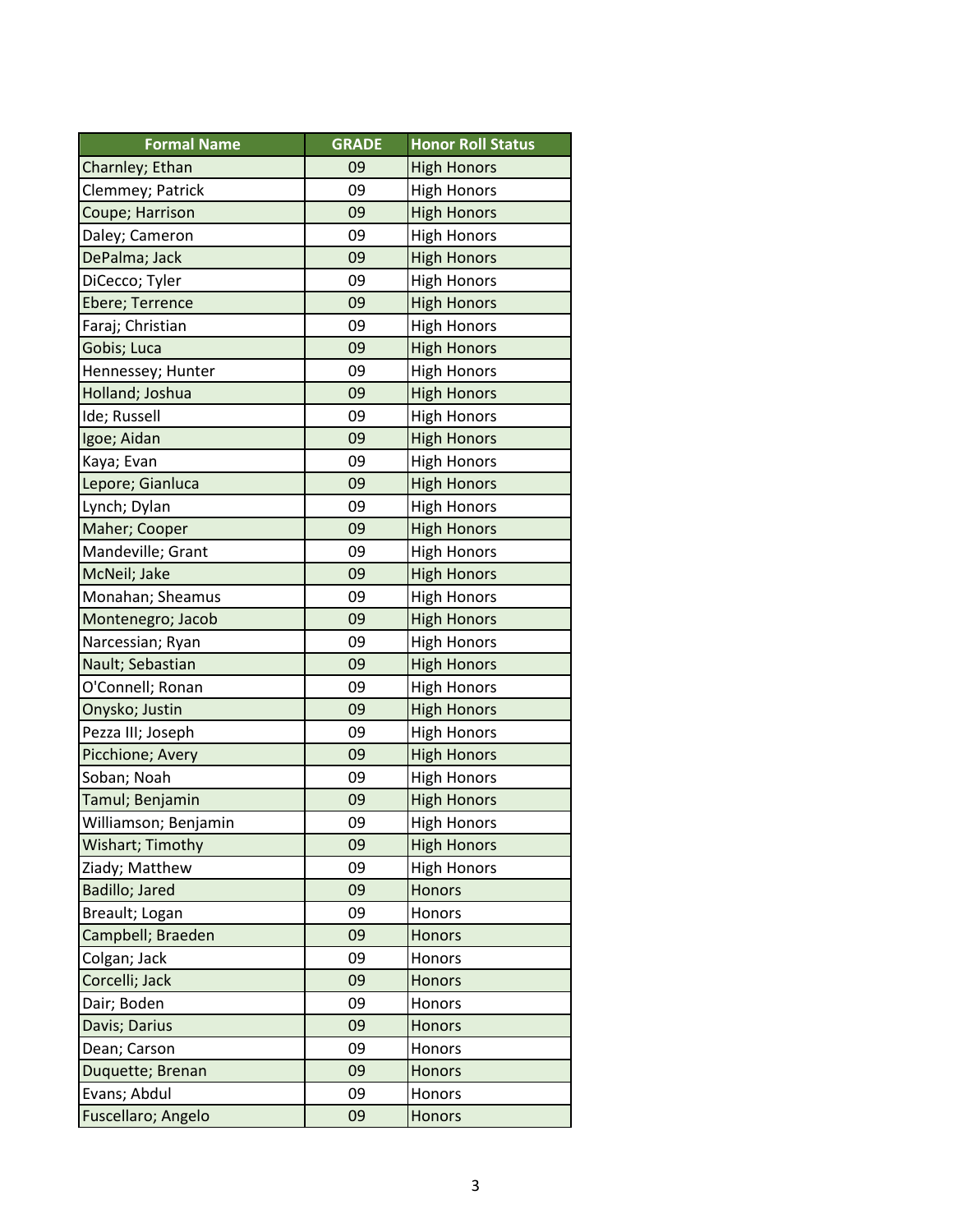| <b>Formal Name</b>         | <b>GRADE</b> | <b>Honor Roll Status</b> |
|----------------------------|--------------|--------------------------|
| Harrington; Santiago       | 09           | Honors                   |
| Hughes; Thomas             | 09           | <b>Honors</b>            |
| Jarmie; Ryan               | 09           | Honors                   |
| Massemini; Carmen          | 09           | <b>Honors</b>            |
| McGrew; Seth               | 09           | Honors                   |
| Presbrey; Evan             | 09           | Honors                   |
| Queenan; Brady             | 09           | Honors                   |
| Redd; Jeremy               | 09           | Honors                   |
| Ruskaup; William           | 09           | Honors                   |
| Ryone; Brendan             | 09           | Honors                   |
| Smith; Joshua              | 09           | Honors                   |
| Soscia; Andrew             | 09           | Honors                   |
| Trenn; Eamonn              | 09           | Honors                   |
| Warr; Benjamin             | 09           | <b>Honors</b>            |
| <b>Wellington; Matthew</b> | 09           | Honors                   |
| Wind; Henry                | 09           | <b>Honors</b>            |
| Briones; Christian Angelo  | 10           | President's List         |
| Burdon; Levi               | 10           | President's List         |
| Butera; Christian          | 10           | President's List         |
| Cappalli; Nicolas          | 10           | President's List         |
| Cavanagh; William          | 10           | President's List         |
| Colangelo; Ryan            | 10           | President's List         |
| Correia; Steven            | 10           | President's List         |
| Crain; Griffin             | 10           | President's List         |
| D'Alessio; Daniel          | 10           | President's List         |
| Estrada; Justin            | 10           | President's List         |
| Estrada; Tyler             | 10           | President's List         |
| Exter; Devin               | 10           | President's List         |
| Fagan; Shane               | 10           | President's List         |
| Fine; Spencer              | 10           | President's List         |
| Flaherty; Aidan            | 10           | President's List         |
| Garcia; Ian                | 10           | President's List         |
| Greene; Jake               | 10           | President's List         |
| Hamilton; Jack             | 10           | President's List         |
| Howe; Alec                 | 10           | President's List         |
| Ialongo; Marco             | 10           | President's List         |
| Kretzer; Charles           | 10           | President's List         |
| Lyskawa; Alexander         | 10           | President's List         |
| McInnis; Gabriel           | 10           | President's List         |
| McLoughlin; Daniel         | 10           | President's List         |
| Pearson; Braxton           | 10           | President's List         |
| Perrigo; Logan             | 10           | President's List         |
| Perry; Oliver              | 10           | President's List         |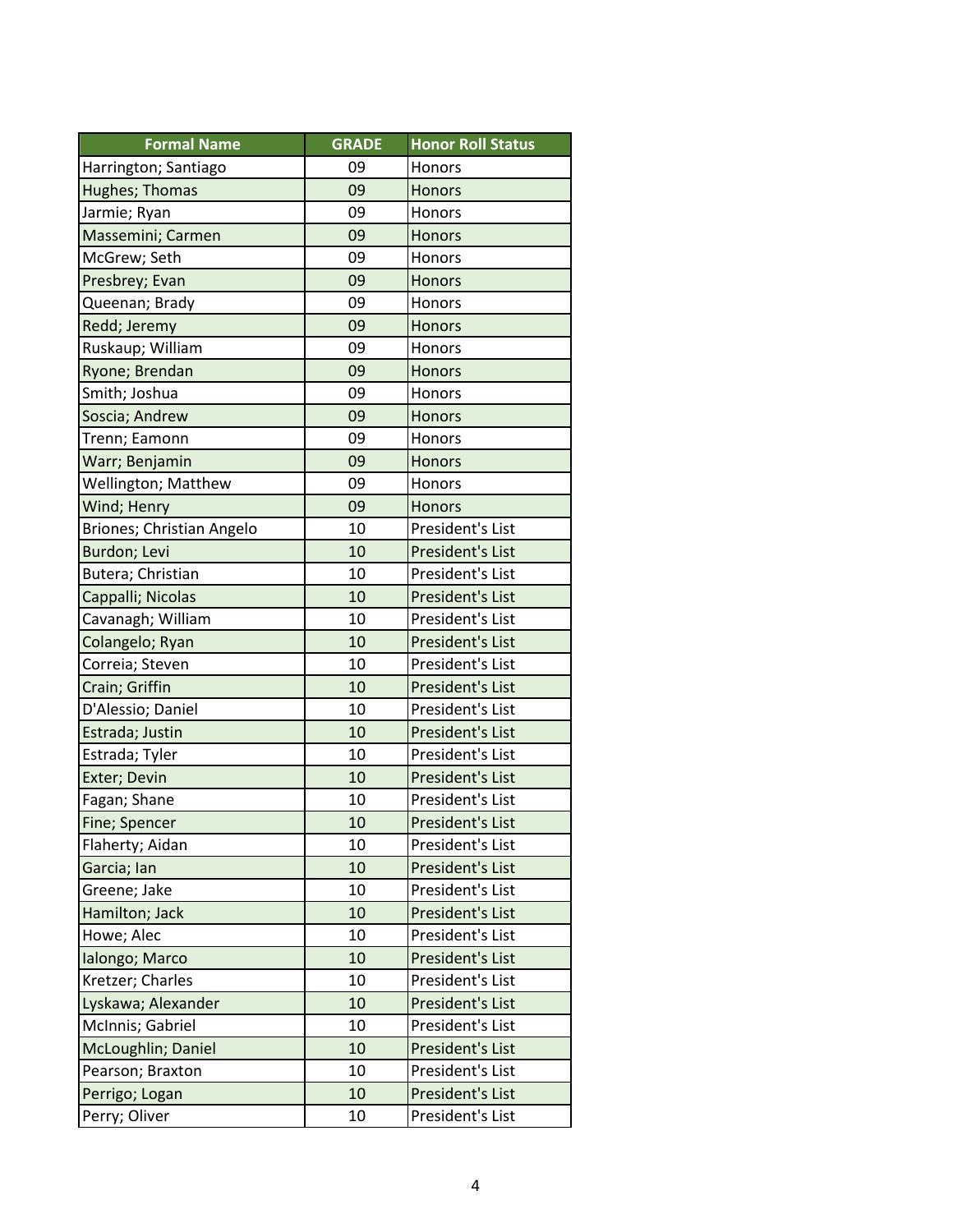| <b>Formal Name</b>    | <b>GRADE</b> | <b>Honor Roll Status</b> |
|-----------------------|--------------|--------------------------|
| Rusnak; Matthew       | 10           | President's List         |
| Weidinger; Jacob      | 10           | President's List         |
| Beaulieu; James       | 10           | <b>High Honors</b>       |
| Brown; Zachary        | 10           | <b>High Honors</b>       |
| Canto; Joseph         | 10           | <b>High Honors</b>       |
| Cappelli; Dylan       | 10           | <b>High Honors</b>       |
| Cardilli; Jason Jr    | 10           | <b>High Honors</b>       |
| Chen; Kevin           | 10           | <b>High Honors</b>       |
| Cordeiro; Daniel      | 10           | <b>High Honors</b>       |
| Corrigan; Christopher | 10           | <b>High Honors</b>       |
| DeCesare; Michael     | 10           | <b>High Honors</b>       |
| DeOliveira; Diego     | 10           | <b>High Honors</b>       |
| Dussault; Noah        | 10           | <b>High Honors</b>       |
| Dusseault; Benjamin   | 10           | <b>High Honors</b>       |
| Fotopoulos; Yiannis   | 10           | <b>High Honors</b>       |
| Friel; Matthew        | 10           | <b>High Honors</b>       |
| Goodwin; Tanner       | 10           | <b>High Honors</b>       |
| Hambly; Cole          | 10           | <b>High Honors</b>       |
| Holland; Thomas       | 10           | <b>High Honors</b>       |
| LaPerche; Nolan       | 10           | <b>High Honors</b>       |
| LaRose; John          | 10           | <b>High Honors</b>       |
| Lewis; Nathan         | 10           | <b>High Honors</b>       |
| Lukens; Blake         | 10           | <b>High Honors</b>       |
| Mallari; Luca         | 10           | <b>High Honors</b>       |
| McCarty; Landen       | 10           | <b>High Honors</b>       |
| Miller; David         | 10           | <b>High Honors</b>       |
| Moniz, V; Antone (AJ) | 10           | <b>High Honors</b>       |
| Morcous; Philopateer  | 10           | <b>High Honors</b>       |
| Newton; Ryan          | 10           | <b>High Honors</b>       |
| Olsen; William        | 10           | <b>High Honors</b>       |
| Papa; Massimo         | 10           | <b>High Honors</b>       |
| Pezzullo; Michael     | 10           | <b>High Honors</b>       |
| Picone; Benjamin      | 10           | <b>High Honors</b>       |
| Quinn; Ethan          | 10           | <b>High Honors</b>       |
| Santos-Rivas; Dario   | 10           | <b>High Honors</b>       |
| Simo; Tyler           | 10           | <b>High Honors</b>       |
| Skodras; Owen         | 10           | <b>High Honors</b>       |
| Sukkar; Marcus        | 10           | <b>High Honors</b>       |
| Sulyma; Alexander     | 10           | <b>High Honors</b>       |
| Tandon; Dev           | 10           | <b>High Honors</b>       |
| Thompson; Ryan        | 10           | <b>High Honors</b>       |
| Tran; Thomas          | 10           | <b>High Honors</b>       |
| Turner; Jack          | 10           | <b>High Honors</b>       |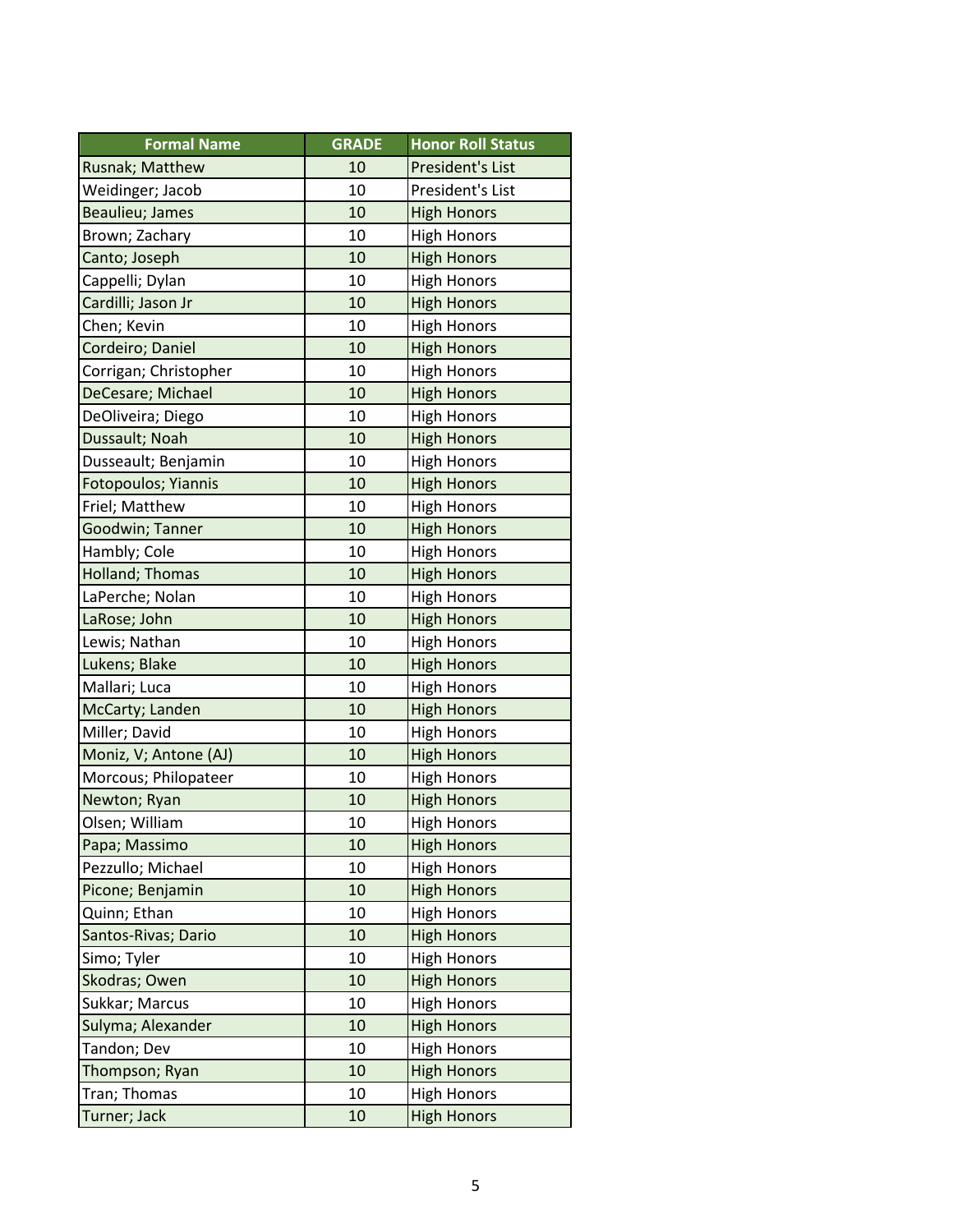| <b>Formal Name</b>    | <b>GRADE</b> | <b>Honor Roll Status</b> |
|-----------------------|--------------|--------------------------|
| Viveiros; Alexander   | 10           | <b>High Honors</b>       |
| Voccio; Ryan          | 10           | <b>High Honors</b>       |
| Zabbo; Samuel         | 10           | <b>High Honors</b>       |
| Arnold; Ryan          | 10           | <b>Honors</b>            |
| Asermely; Alexander   | 10           | Honors                   |
| Bianchi, III; Gil     | 10           | Honors                   |
| Buchanan; Damon       | 10           | Honors                   |
| Camara; Cole          | 10           | <b>Honors</b>            |
| Del Carmen; Cristian  | 10           | Honors                   |
| Dickinson; Robert     | 10           | Honors                   |
| Felix; Joel           | 10           | Honors                   |
| Feret; Nathanael      | 10           | <b>Honors</b>            |
| Flanders Jr.; Gregory | 10           | Honors                   |
| Fontenault; Gianni    | 10           | <b>Honors</b>            |
| Giuliano; Matthew     | 10           | Honors                   |
| Grenon; Christopher   | 10           | <b>Honors</b>            |
| Holland; Nathan       | 10           | Honors                   |
| Hughes; Christopher   | 10           | <b>Honors</b>            |
| Johnson; Kyle         | 10           | Honors                   |
| Kegelman; Becan       | 10           | <b>Honors</b>            |
| Kriticos; Andreas     | 10           | Honors                   |
| Lavergne; Ayden       | 10           | <b>Honors</b>            |
| Mallari; Nico         | 10           | Honors                   |
| Marshall; Nathan      | 10           | Honors                   |
| Medeiros; Dylan       | 10           | Honors                   |
| Miller; Ryan          | 10           | <b>Honors</b>            |
| Myles; Ty             | 10           | Honors                   |
| Paquin; Ronald        | 10           | <b>Honors</b>            |
| Pavlakis; Tristan     | 10           | Honors                   |
| Rapoza; Timothy       | 10           | <b>Honors</b>            |
| Roca; Angelo          | 10           | Honors                   |
| Rothemich; Sebastian  | 10           | Honors                   |
| Senecal; Nicholas     | 10           | Honors                   |
| Smith; Kieran         | 10           | <b>Honors</b>            |
| Staples; Ryan         | 10           | Honors                   |
| Thoren; Brady         | 10           | <b>Honors</b>            |
| Vilane; Rushaune      | 10           | Honors                   |
| Walsh; Aidan          | 10           | Honors                   |
| Wilkins; Jayden       | 10           | Honors                   |
| Young; Zachary        | 10           | <b>Honors</b>            |
| Alano; M. Lucas       | 11           | President's List         |
| Andraka; Mark         | 11           | President's List         |
| Boyar; Colby          | 11           | President's List         |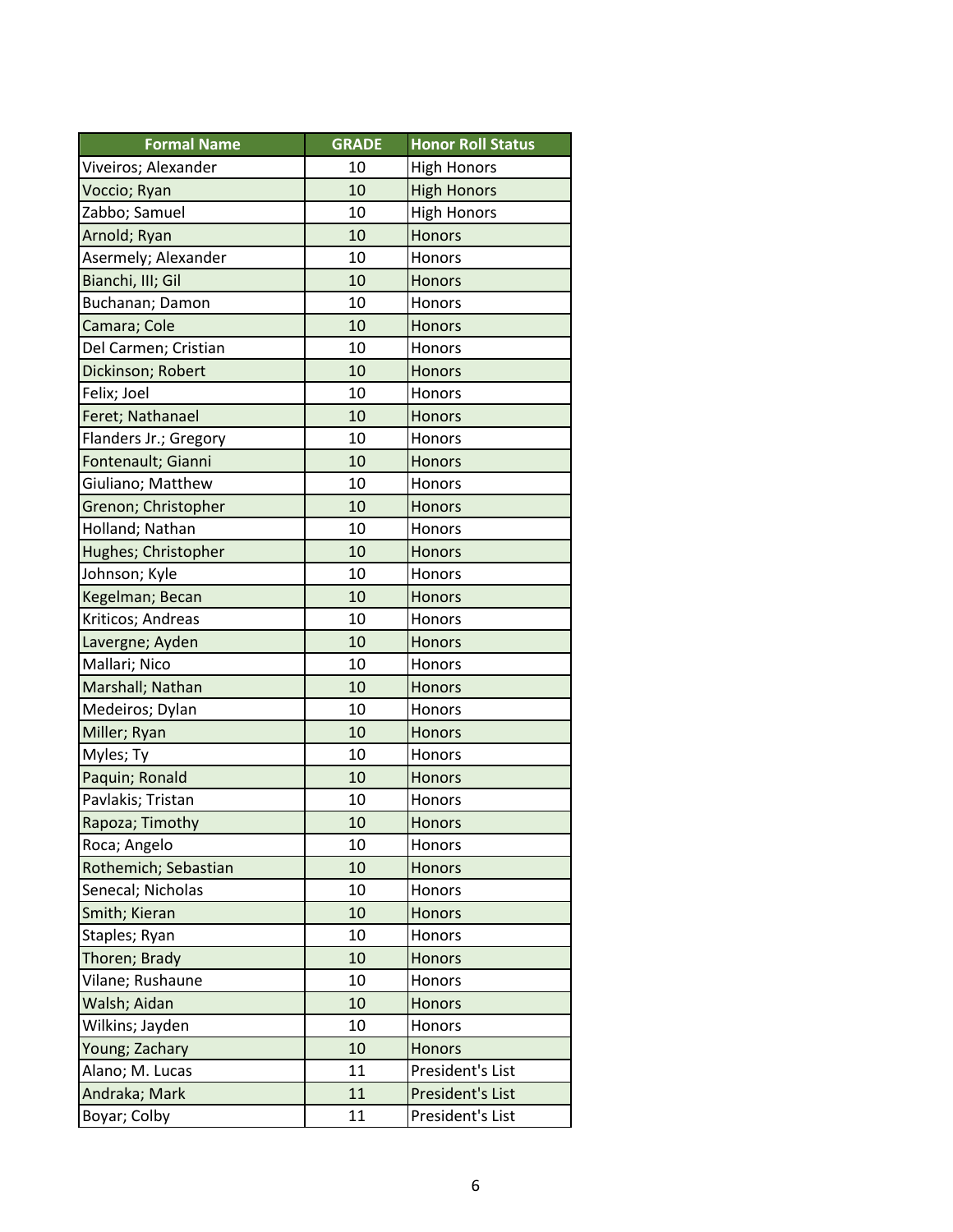| <b>Formal Name</b>        | <b>GRADE</b> | <b>Honor Roll Status</b> |
|---------------------------|--------------|--------------------------|
| Broccoli; Nicholas        | 11           | President's List         |
| Brown; Jacek              | 11           | President's List         |
| Cabrera; Pablo            | 11           | President's List         |
| Church; Joseph            | 11           | President's List         |
| Daigneau; Curt            | 11           | President's List         |
| Daigneau; Keith           | 11           | President's List         |
| Dionne; Luc               | 11           | President's List         |
| Flynn; John (Jack)        | 11           | President's List         |
| Jordan; Tyler             | 11           | President's List         |
| Kim; Jun Seong            | 11           | President's List         |
| Komari; Nicholas          | 11           | President's List         |
| Kornacki; Ryan            | 11           | President's List         |
| Monello; Christien        | 11           | President's List         |
| Morin; Alexander          | 11           | President's List         |
| <b>Oung; Tyler</b>        | 11           | President's List         |
| Pastore; Peter            | 11           | President's List         |
| Pizzolato; Liam           | 11           | President's List         |
| Rajotte; Jonathan         | 11           | President's List         |
| Reid; Skylar              | 11           | President's List         |
| Robbins; Hunter           | 11           | President's List         |
| Shao; Robert              | 11           | President's List         |
| Teixeira; Maison          | 11           | President's List         |
| Thyvalappil; Atul         | 11           | President's List         |
| Vigliotti; Richard        | 11           | President's List         |
| Villavicencio; Giancarlos | 11           | President's List         |
| Weiss; Aidan              | 11           | President's List         |
| White; Alexander          | 11           | President's List         |
| Abdullah; Azmar           | 11           | <b>High Honors</b>       |
| Alcordo; Lyle Jaron       | 11           | <b>High Honors</b>       |
| Andrews; Timothy          | 11           | <b>High Honors</b>       |
| Banspach; Nicholas        | 11           | <b>High Honors</b>       |
| Berube; Liam              | 11           | <b>High Honors</b>       |
| Boscia; Luca              | 11           | <b>High Honors</b>       |
| <b>Brock; Matthew</b>     | 11           | <b>High Honors</b>       |
| Burghardt; Zachary        | 11           | <b>High Honors</b>       |
| Chinn; Cameron            | 11           | <b>High Honors</b>       |
| Ciunci; Jack              | 11           | <b>High Honors</b>       |
| Cummings; Peter           | 11           | <b>High Honors</b>       |
| de Bont; Kyler            | 11           | <b>High Honors</b>       |
| Erickson; John            | 11           | <b>High Honors</b>       |
| Fusco; Andrew             | 11           | <b>High Honors</b>       |
| Garrepy; Brian            | 11           | <b>High Honors</b>       |
| Gazerro; Brayton          | 11           | <b>High Honors</b>       |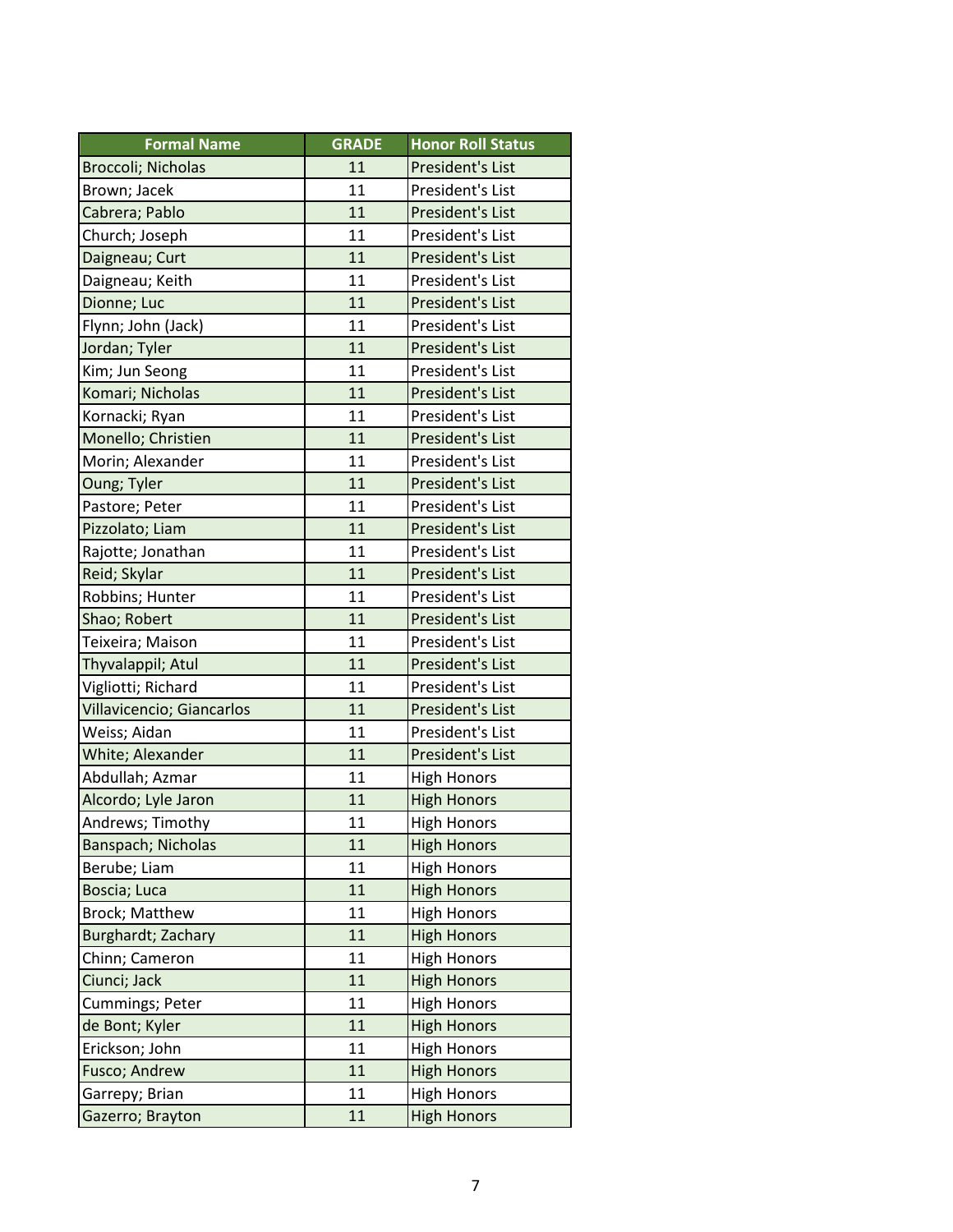| <b>Formal Name</b>    | <b>GRADE</b> | <b>Honor Roll Status</b> |
|-----------------------|--------------|--------------------------|
| Jaques; Thomas        | 11           | <b>High Honors</b>       |
| Jarmie; Matthew       | 11           | <b>High Honors</b>       |
| Kairnes; Austin       | 11           | <b>High Honors</b>       |
| Karpowich; Luke       | 11           | <b>High Honors</b>       |
| Kopech; Jacob         | 11           | <b>High Honors</b>       |
| Laflamme; Michael     | 11           | <b>High Honors</b>       |
| Manna; Anthony        | 11           | <b>High Honors</b>       |
| Mena; Anthony         | 11           | <b>High Honors</b>       |
| Nhar-Matko; Josiah    | 11           | <b>High Honors</b>       |
| Oeng; Kimmor (Erick)  | 11           | <b>High Honors</b>       |
| Palumbo; Christopher  | 11           | <b>High Honors</b>       |
| Paquette; Michael     | 11           | <b>High Honors</b>       |
| Perez; Abel           | 11           | <b>High Honors</b>       |
| Picard; Alexander     | 11           | <b>High Honors</b>       |
| Pilderian; Jason      | 11           | <b>High Honors</b>       |
| Pullano; Nicholas     | 11           | <b>High Honors</b>       |
| Ruggiero; Andrew      | 11           | <b>High Honors</b>       |
| Sclama; Caleb         | 11           | <b>High Honors</b>       |
| Silvestri; Troy       | 11           | <b>High Honors</b>       |
| Sisson; Brendan       | 11           | <b>High Honors</b>       |
| Sukkar; Loubnen       | 11           | <b>High Honors</b>       |
| Walden; Matthew       | 11           | <b>High Honors</b>       |
| Zaniol; Anthony       | 11           | <b>High Honors</b>       |
| Alli; Ethan           | 11           | <b>Honors</b>            |
| Anderson; Timothy     | 11           | Honors                   |
| Andrews; Nicholas     | 11           | <b>Honors</b>            |
| Barboza; Andrew       | 11           | Honors                   |
| Calvino; Cayden       | 11           | <b>Honors</b>            |
| Camarena; Michael     | 11           | Honors                   |
| Chinchilla; Alexander | 11           | <b>Honors</b>            |
| Clemmey; Alexander    | 11           | Honors                   |
| Costa; Cristian       | 11           | <b>Honors</b>            |
| Coupe; Marshall       | 11           | Honors                   |
| Edoro; Odion          | 11           | Honors                   |
| Fleury; Lucas         | 11           | Honors                   |
| Flynn IV; Richard     | 11           | Honors                   |
| French; Joshua        | 11           | Honors                   |
| Gonzalez; Richard     | 11           | <b>Honors</b>            |
| Igoe; Connor          | 11           | Honors                   |
| Jablonski; John       | 11           | <b>Honors</b>            |
| Lok; Edmund           | 11           | Honors                   |
| Lynch; Devin          | 11           | <b>Honors</b>            |
| McAfee; Nicholas      | 11           | Honors                   |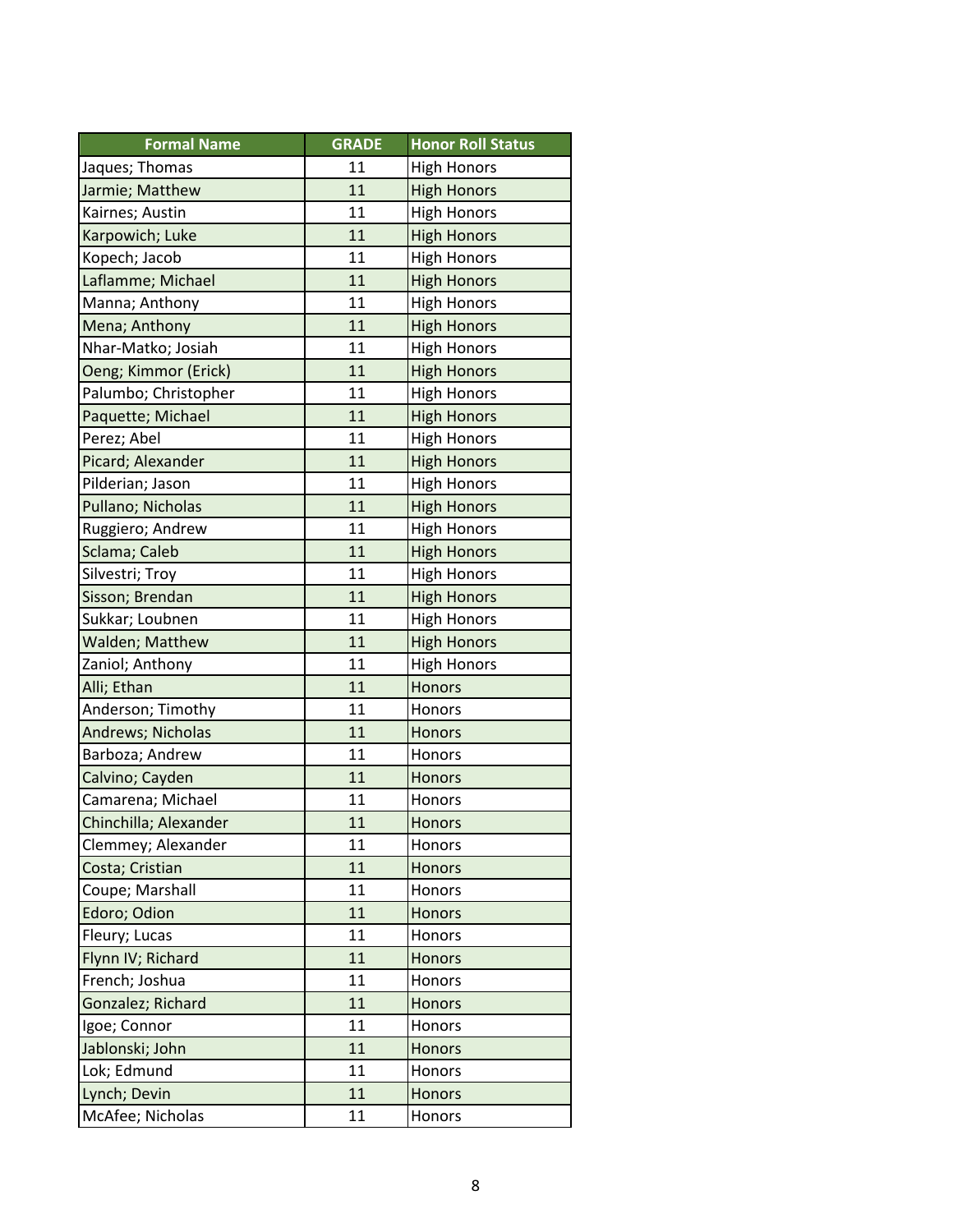| <b>Formal Name</b>       | <b>GRADE</b> | <b>Honor Roll Status</b> |
|--------------------------|--------------|--------------------------|
| Minnis; Jacob            | 11           | <b>Honors</b>            |
| O'Donnell; Sean          | 11           | Honors                   |
| Picillo; Landon          | 11           | <b>Honors</b>            |
| Platt; Damian            | 11           | Honors                   |
| Sanders; Christopher     | 11           | <b>Honors</b>            |
| Sjoblom; Alex            | 11           | Honors                   |
| Soccio; Nicholas         | 11           | <b>Honors</b>            |
| Sullivan; Aaron          | 11           | <b>Honors</b>            |
| Tamul; Andrew            | 11           | <b>Honors</b>            |
| Thursby; Edward          | 11           | Honors                   |
| Tierney; Keegan          | 11           | <b>Honors</b>            |
| Tilson; Sean             | 11           | Honors                   |
| Torres; Jahn             | 11           | <b>Honors</b>            |
| Travassos; Riley         | 11           | Honors                   |
| Wali; Eze                | 11           | <b>Honors</b>            |
| Weir; Cooper             | 11           | Honors                   |
| Albro; Jackson           | 12           | President's List         |
| Bruno; Grayson           | 12           | President's List         |
| Budzenski; Jonathan      | 12           | President's List         |
| Butera; Colin            | 12           | President's List         |
| Cahill; Aidan            | 12           | President's List         |
| Carrillo; Ian            | 12           | President's List         |
| Dauplaise; Gaven         | 12           | President's List         |
| Dungca, Jr.; Neil Joseph | 12           | President's List         |
| Durand; Brandyn          | 12           | President's List         |
| Eacuello; Domenic        | 12           | President's List         |
| Foster; Sean             | 12           | President's List         |
| Franchetti; Daniel       | 12           | President's List         |
| Gayman; Drew             | 12           | President's List         |
| Iannuccilli; Anthony     | 12           | President's List         |
| Jablonski; Wilson        | 12           | President's List         |
| Janat; Tsegaye           | 12           | President's List         |
| Jeremy; Teighan          | 12           | President's List         |
| Lawton; Aidan            | 12           | President's List         |
| LeBeau; Peter            | 12           | President's List         |
| Leung; Dylan             | 12           | President's List         |
| Lewis; Aaron             | 12           | President's List         |
| Lombardi; Valentino      | 12           | President's List         |
| Mangasarian; Eric        | 12           | President's List         |
| Massotti; Jeffrey        | 12           | President's List         |
| McNulty; Joseph          | 12           | <b>President's List</b>  |
| Mead; Luke               | 12           | President's List         |
| Mitchell; Kaidyn         | 12           | President's List         |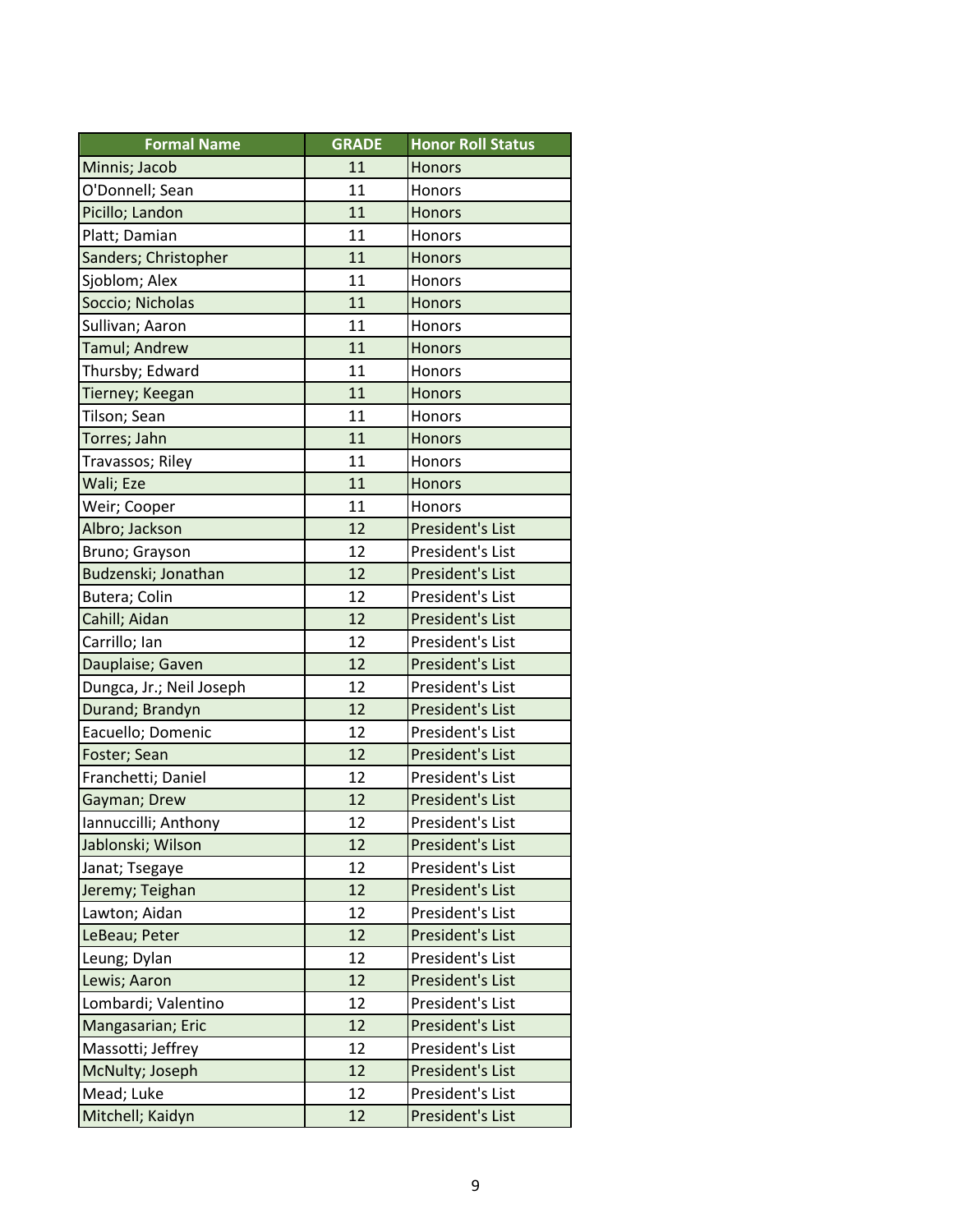| <b>Formal Name</b>      | <b>GRADE</b> | <b>Honor Roll Status</b> |
|-------------------------|--------------|--------------------------|
| Munoz; Jared            | 12           | President's List         |
| Naughton; Colin         | 12           | President's List         |
| Osley; Ryan             | 12           | President's List         |
| Petrella; Joseph        | 12           | President's List         |
| Rademacher; Jacob       | 12           | President's List         |
| Rice; Matthew           | 12           | President's List         |
| Salvaggio; Dante        | 12           | President's List         |
| Saulino; Matthew        | 12           | President's List         |
| Soares; Antonio         | 12           | President's List         |
| Stafford; Nigel         | 12           | President's List         |
| Stepanov; Alexander     | 12           | President's List         |
| Torres; Patrick Gabriel | 12           | President's List         |
| Turner; Max             | 12           | President's List         |
| Warr; Samuel            | 12           | President's List         |
| York; Benjamin          | 12           | President's List         |
| Adeyemo; Adebayo        | 12           | <b>High Honors</b>       |
| Andersen; Chase         | 12           | <b>High Honors</b>       |
| <b>Berard; Corbin</b>   | 12           | <b>High Honors</b>       |
| Betancur; Adolfo        | 12           | <b>High Honors</b>       |
| Breard; Joshua          | 12           | <b>High Honors</b>       |
| Breiding; Jackson       | 12           | <b>High Honors</b>       |
| Byanski; Mark           | 12           | <b>High Honors</b>       |
| Chapman; Devin          | 12           | <b>High Honors</b>       |
| Choi; Jacob             | 12           | <b>High Honors</b>       |
| Clay; Darian            | 12           | <b>High Honors</b>       |
| Collins III; Patrick    | 12           | <b>High Honors</b>       |
| Crawford; Brian         | 12           | <b>High Honors</b>       |
| Cuthill; Jacob          | 12           | <b>High Honors</b>       |
| Dion; Evan              | 12           | <b>High Honors</b>       |
| DiSanto; Julian         | 12           | <b>High Honors</b>       |
| <b>Edmonds; Mark</b>    | 12           | <b>High Honors</b>       |
| Fetter; Nicholas        | 12           | <b>High Honors</b>       |
| Francese III; Thomas    | 12           | <b>High Honors</b>       |
| Frezza; Jake            | 12           | <b>High Honors</b>       |
| Friel; William          | 12           | <b>High Honors</b>       |
| Giuliano; Alexander     | 12           | <b>High Honors</b>       |
| Hausman; Connor         | 12           | <b>High Honors</b>       |
| Hennessey; Mason        | 12           | <b>High Honors</b>       |
| Hong; Bryan             | 12           | <b>High Honors</b>       |
| Hornstein; Jack         | 12           | <b>High Honors</b>       |
| Ibarra; Jude            | 12           | <b>High Honors</b>       |
| Lockhart; James         | 12           | <b>High Honors</b>       |
| Lynch; David            | 12           | <b>High Honors</b>       |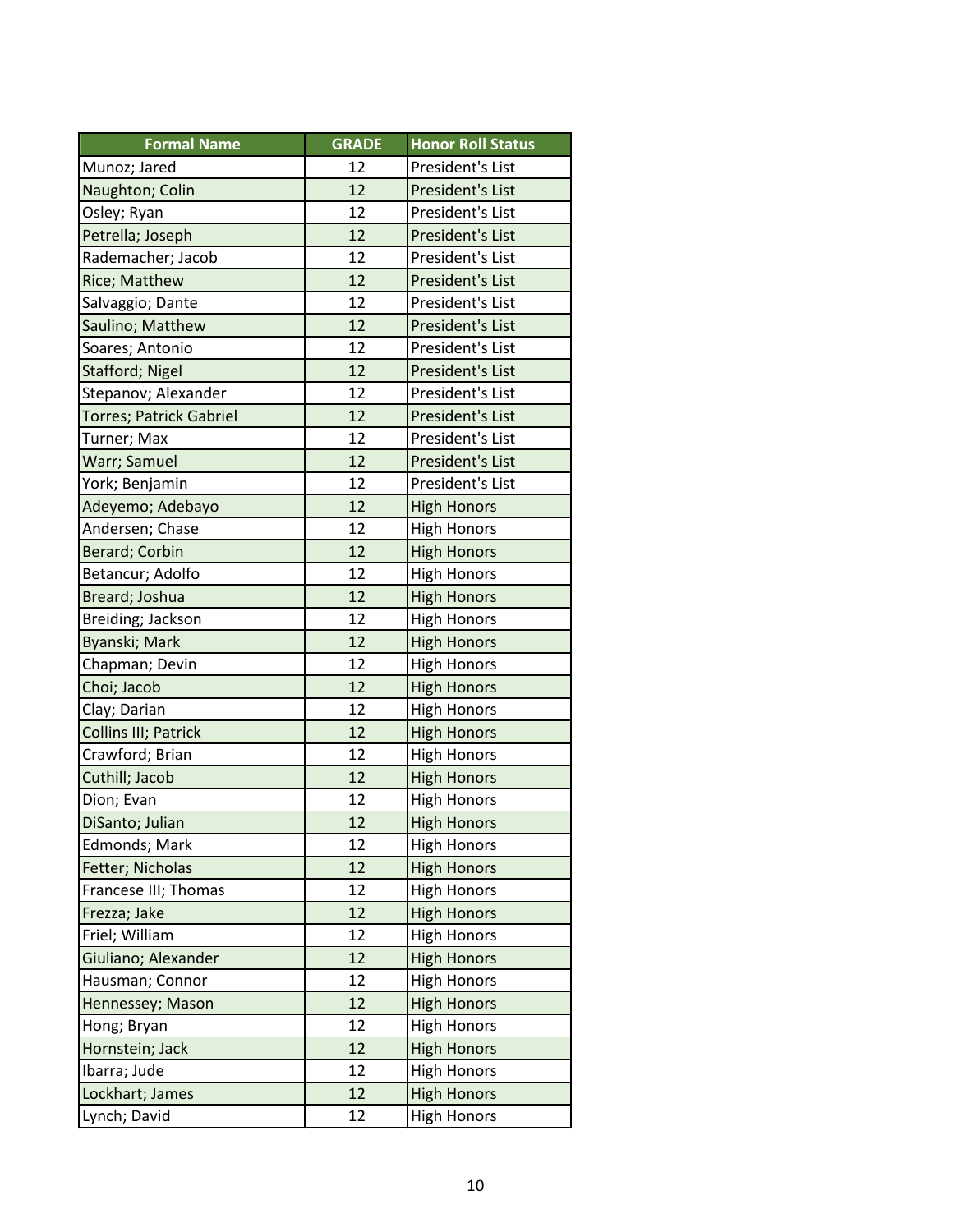| <b>Formal Name</b>       | <b>GRADE</b> | <b>Honor Roll Status</b> |
|--------------------------|--------------|--------------------------|
| Manning; Ryan            | 12           | <b>High Honors</b>       |
| McCaffrey; Brendan       | 12           | <b>High Honors</b>       |
| McCahey; Thomas          | 12           | <b>High Honors</b>       |
| McGloin; Brady           | 12           | <b>High Honors</b>       |
| Missirlis; Thomas        | 12           | <b>High Honors</b>       |
| Moran; Aidan             | 12           | <b>High Honors</b>       |
| Moreira; Aidan           | 12           | <b>High Honors</b>       |
| Muto; Alexander          | 12           | <b>High Honors</b>       |
| Narcessian; Nicholas     | 12           | <b>High Honors</b>       |
| Noland; Andrew           | 12           | <b>High Honors</b>       |
| Pham; Brandon            | 12           | <b>High Honors</b>       |
| Phillips; Jacob          | 12           | <b>High Honors</b>       |
| Pickett; Aidan           | 12           | <b>High Honors</b>       |
| Picone; Domenic          | 12           | <b>High Honors</b>       |
| Pinto; Alexander         | 12           | <b>High Honors</b>       |
| Polichetti; Andrew       | 12           | <b>High Honors</b>       |
| Santa Cruz; Joseph       | 12           | <b>High Honors</b>       |
| Sefla; Steven            | 12           | <b>High Honors</b>       |
| Shah; Samuel             | 12           | <b>High Honors</b>       |
| Shea; Ryan               | 12           | <b>High Honors</b>       |
| Shields; Braeden         | 12           | <b>High Honors</b>       |
| Smith; Owen              | 12           | <b>High Honors</b>       |
| Teotonio; Shaun          | 12           | <b>High Honors</b>       |
| Toussaint; Aidan         | 12           | <b>High Honors</b>       |
| Waldeck; Christopher     | 12           | <b>High Honors</b>       |
| Wolowicz; Andrew         | 12           | <b>High Honors</b>       |
| Wurster; Levi            | 12           | <b>High Honors</b>       |
| Asencio; Dorsy           | 12           | Honors                   |
| Baker; Ryan              | 12           | Honors                   |
| Colangelo; Noah          | 12           | Honors                   |
| Cucinotta; Nicholas      | 12           | <b>Honors</b>            |
| Deneault; Thomas         | 12           | Honors                   |
| <b>Grzesiak; Matthew</b> | 12           | <b>Honors</b>            |
| Grzesiak; Tyler          | 12           | Honors                   |
| Hamlin III; Robert       | 12           | Honors                   |
| Keller; Andre            | 12           | Honors                   |
| Kennedy; Connor          | 12           | <b>Honors</b>            |
| Lisi; Zachary            | 12           | Honors                   |
| Madden; Kaden            | 12           | Honors                   |
| Martone; Reid            | 12           | Honors                   |
| McGregor; Evan           | 12           | Honors                   |
| Moretti; Matthew         | 12           | Honors                   |
| Nyanneh; Blessjoey       | 12           | Honors                   |